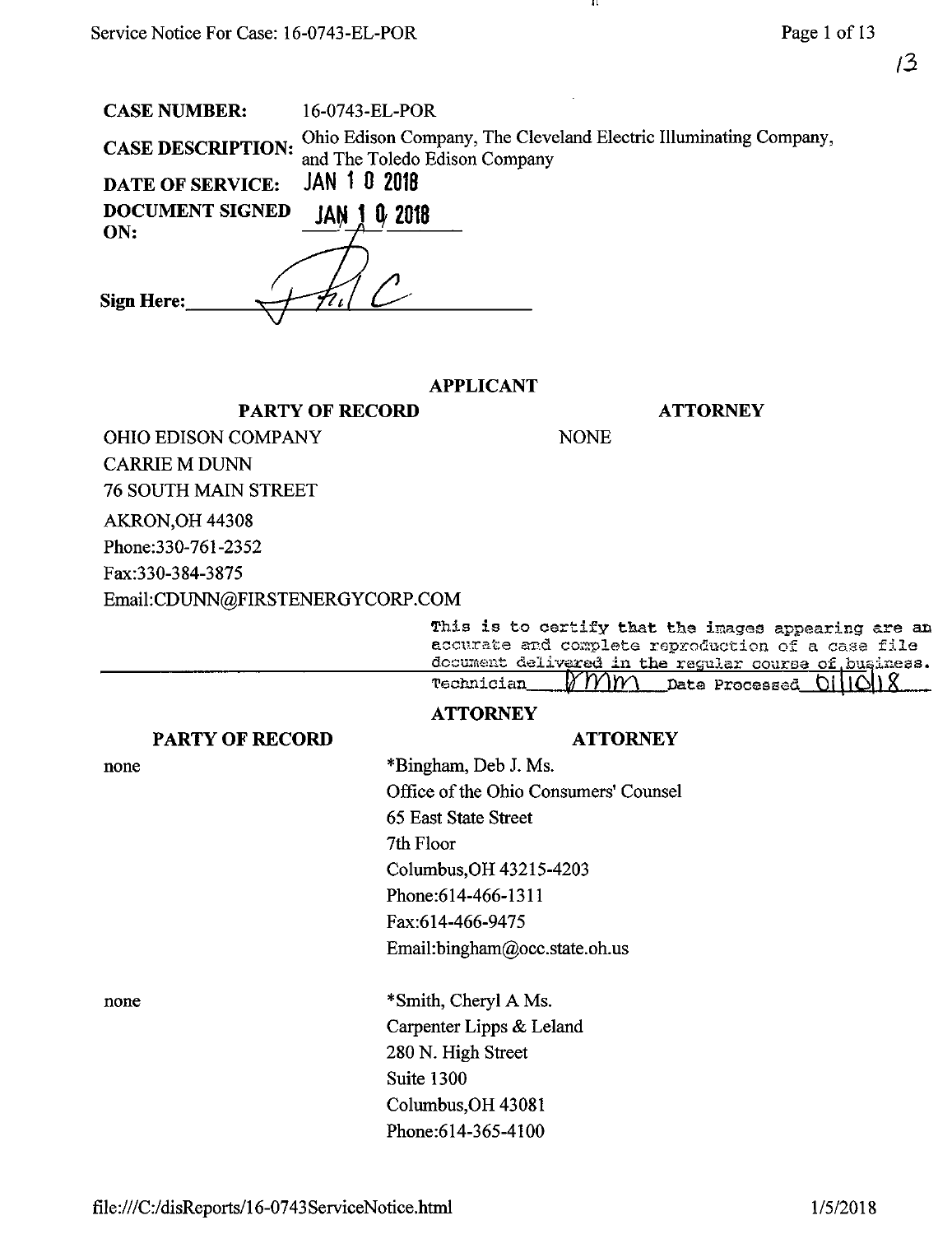|      | Fax:614-365-9145                    |  |
|------|-------------------------------------|--|
|      | Email:smith@carpenterlipps.com      |  |
| none | PARRAM, DEVIN D MR.                 |  |
|      | <b>BRICKER AND ECKLER LLP</b>       |  |
|      | 100 SOUTH THIRD STREET              |  |
|      | COLUMBUS, OH 43215                  |  |
|      | Phone:614-227-                      |  |
|      | Email:DPARRAM@BRICKER.COM           |  |
| none | *Hight, Debra                       |  |
|      | Public Utilities Commission of Ohio |  |
|      | 180 E. Broad Street                 |  |
|      | Columbus, OH 43231                  |  |
|      | Phone: 614-466-0469                 |  |
|      | Email:Debra.Hight@puc.state.oh.us   |  |
| none | *Parram, Devin D. Mr.               |  |
|      | <b>Bricker and Eckler</b>           |  |
|      | 100 South Third Street              |  |
|      | Columbus, OH 43215                  |  |
|      | Phone:614-227-2300                  |  |
|      | Fax:614-227-2390                    |  |
|      | Email:dparram@bricker.com           |  |
| none | *Gladman, Michael R.                |  |
|      | Jones Day                           |  |
|      | 325 John H. McConnell Blvd.         |  |
|      | Suite 600                           |  |
|      | Columbus, OH 43215                  |  |
|      | Phone: 614-281-3865                 |  |
|      | Fax:614-461-4198                    |  |
|      | Email:mrgladman@jonesday.com        |  |
| none | *Allwein, Christopher J. Mr.        |  |
|      | Kegler Brown Hill & Ritter, LPA     |  |
|      | 65 East State Street                |  |
|      | Suite 1800                          |  |
|      | Columbus, OH 43215                  |  |
|      | Phone: (614) 462-5400               |  |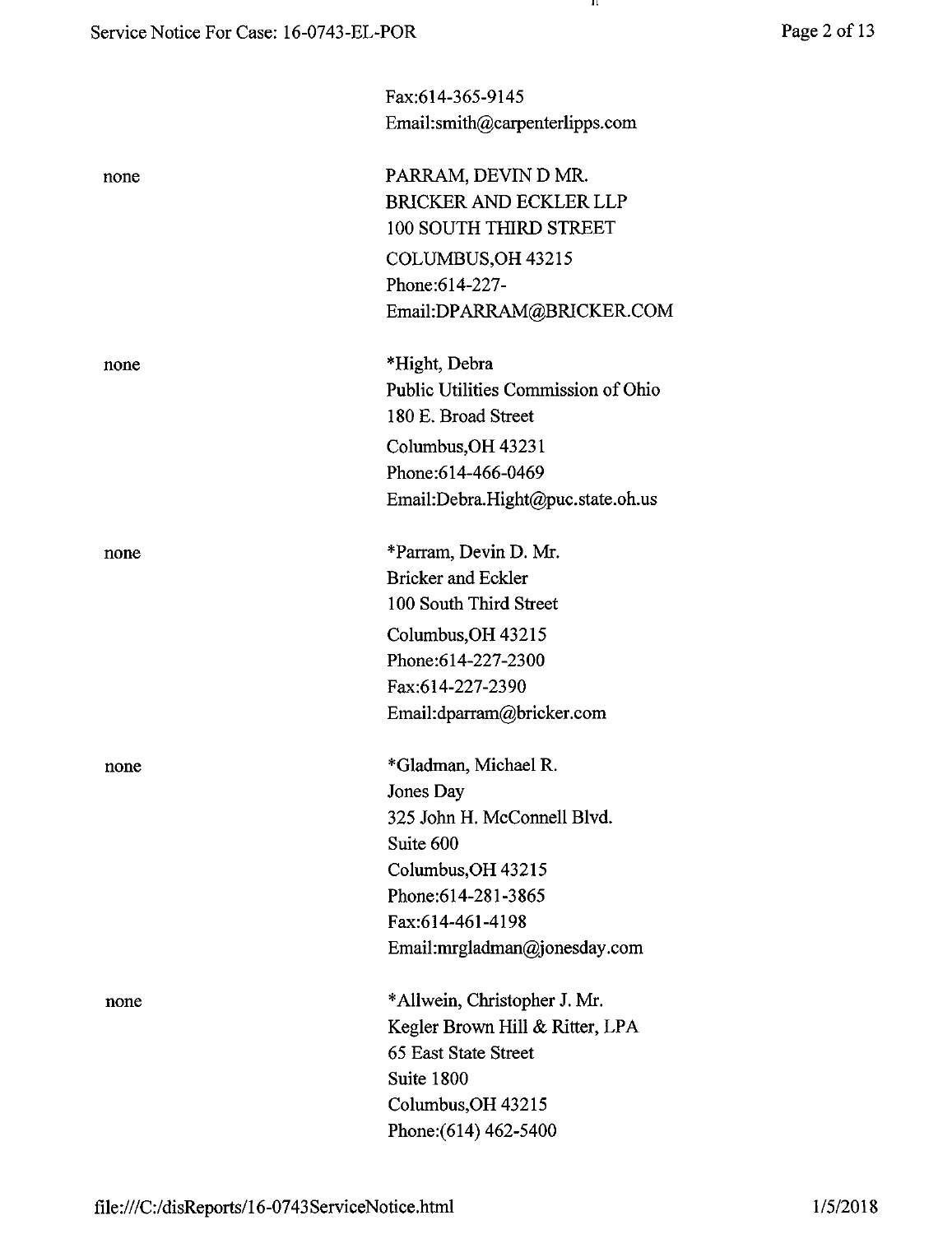| Page 3 of 13 |  |
|--------------|--|
|              |  |

|      | Fax:614-464-2634                             |
|------|----------------------------------------------|
|      | Email:callwein@keglerbrown.com               |
|      |                                              |
| none | *Eckert, Joshua R. Mr.                       |
|      | <b>FirstEnergy Service Company</b>           |
|      | 76 S. Main St.                               |
|      | <b>Akron, OH 44308</b>                       |
|      | Phone: (330) 384-5849                        |
|      | Email:jeckert@firstenergycorp.com            |
|      |                                              |
| none | *Mooney, Colleen L                           |
|      | <b>OPAE</b>                                  |
|      | PO Box 12451                                 |
|      | Columbus, OH 43212-2451                      |
|      | Phone: 614-488-5739                          |
|      | Email:cmooney@ohiopartners.org               |
|      |                                              |
| none | *Orahood, Teresa                             |
|      | Bricker & Eckler LLP                         |
|      | 100 South Third Street                       |
|      | Columbus, OH 43215-4291                      |
|      | Phone: (614) 227-4821                        |
|      | Fax:(614) 227-2390                           |
|      | Email:torahood@bricker.com                   |
|      |                                              |
| none | *Williams, Jamie Ms.                         |
|      | <b>Ohio Consumers' Counsel</b>               |
|      | 65 East State Street                         |
|      | 7th Floor                                    |
|      | Columbus, OH 43215-4203                      |
|      | Phone:614-466-9547                           |
|      | Email:jamie.williams@occ.ohio.gov            |
| none | *Scott, Tonnetta Ms.                         |
|      | Ohio Attorney General                        |
|      | 30 East Broad Street                         |
|      | Columbus, OH 43215                           |
|      | Phone: (614) 466-4395                        |
|      | Fax:(614)466-4395                            |
|      | Email:tonnetta.scott@ohioattorneygeneral.gov |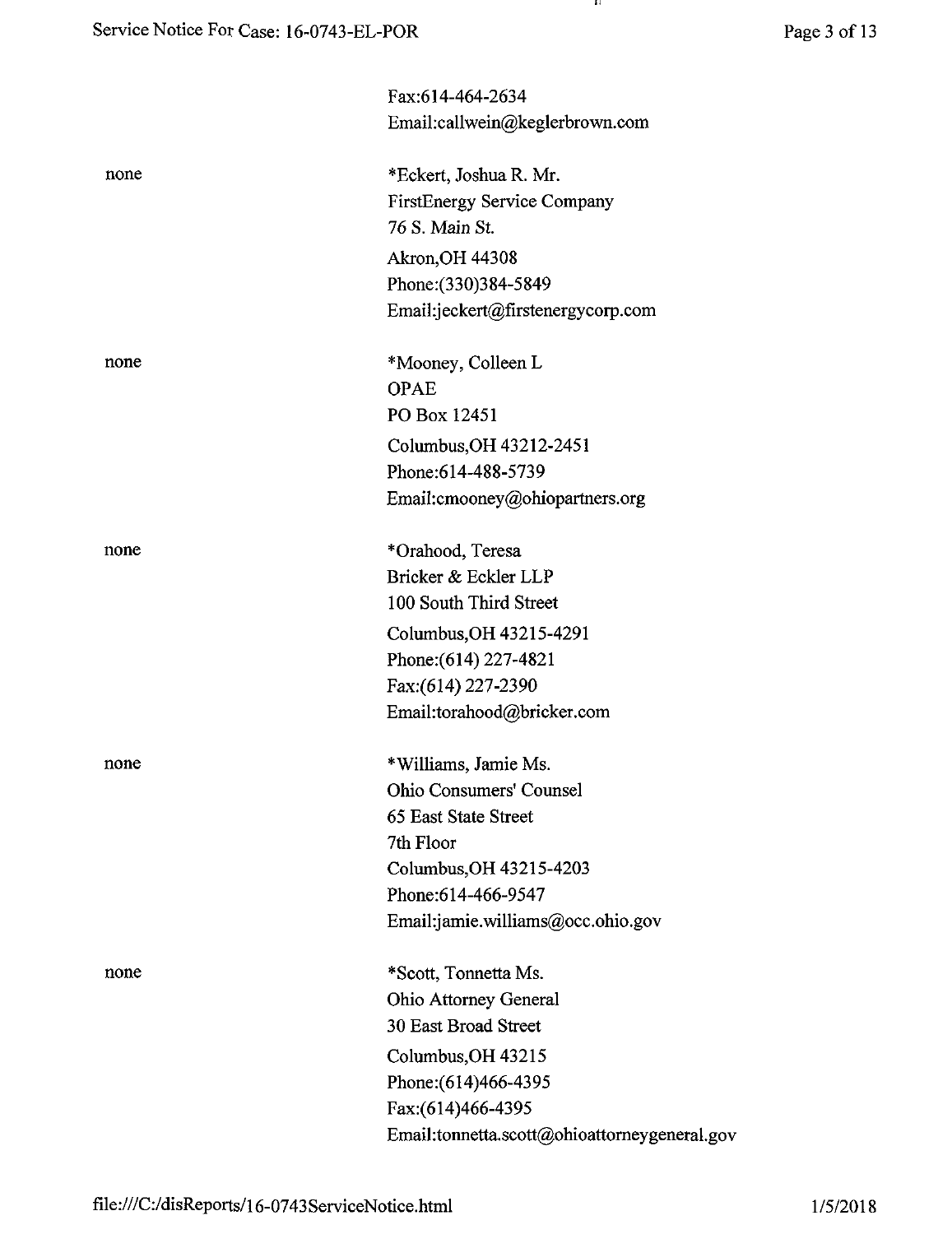| Page 4 of 13 |
|--------------|
|--------------|

| none | *Bojko, Kimberly W. Mrs.<br>Carpenter Lipps & Leland LLP<br>280 North High Street<br>280 Plaza Suite 1300<br>Columbus, OH 43215<br>Phone: 614-365-4100<br>Fax:614-365-9145<br>Email:bojko@carpenterlipps.com                              |
|------|-------------------------------------------------------------------------------------------------------------------------------------------------------------------------------------------------------------------------------------------|
| none | *Spencer, Ken Mr.<br>Armstrong & Okey, Inc.<br>222 East Town Street<br>2nd Floor<br>Columbus, OH 43215<br>Phone:614-224-9481<br>Fax:614-224-5724<br>Email:kspencer@aando.com                                                              |
| none | *Oliker, Joseph E. Mr.<br><b>IGS</b> Energy<br>6100 Emerald Parkway<br>Dublin, OH 43016<br>Phone: 614-659-5069<br>Email:joliker@igsenergy.com                                                                                             |
| none | *Keeton, Kimberly L<br>Ohio Attorney General's Office<br><b>Public Utilities Section</b><br>30 East Broad Street, 16th Floor<br>Columbus, OH 43215<br>Phone: (614) 466-4397<br>Fax:(614)644-8764<br>Email:Kimberly.Keeton@puc.state.oh.us |
| none | *Coffey, Sandra<br>Public Utilities Commission of Ohio<br>180 E. Broad St.<br>Columbus, OH 43215<br>Phone: (614) 728-2516                                                                                                                 |

 $\sim$ 

and a ba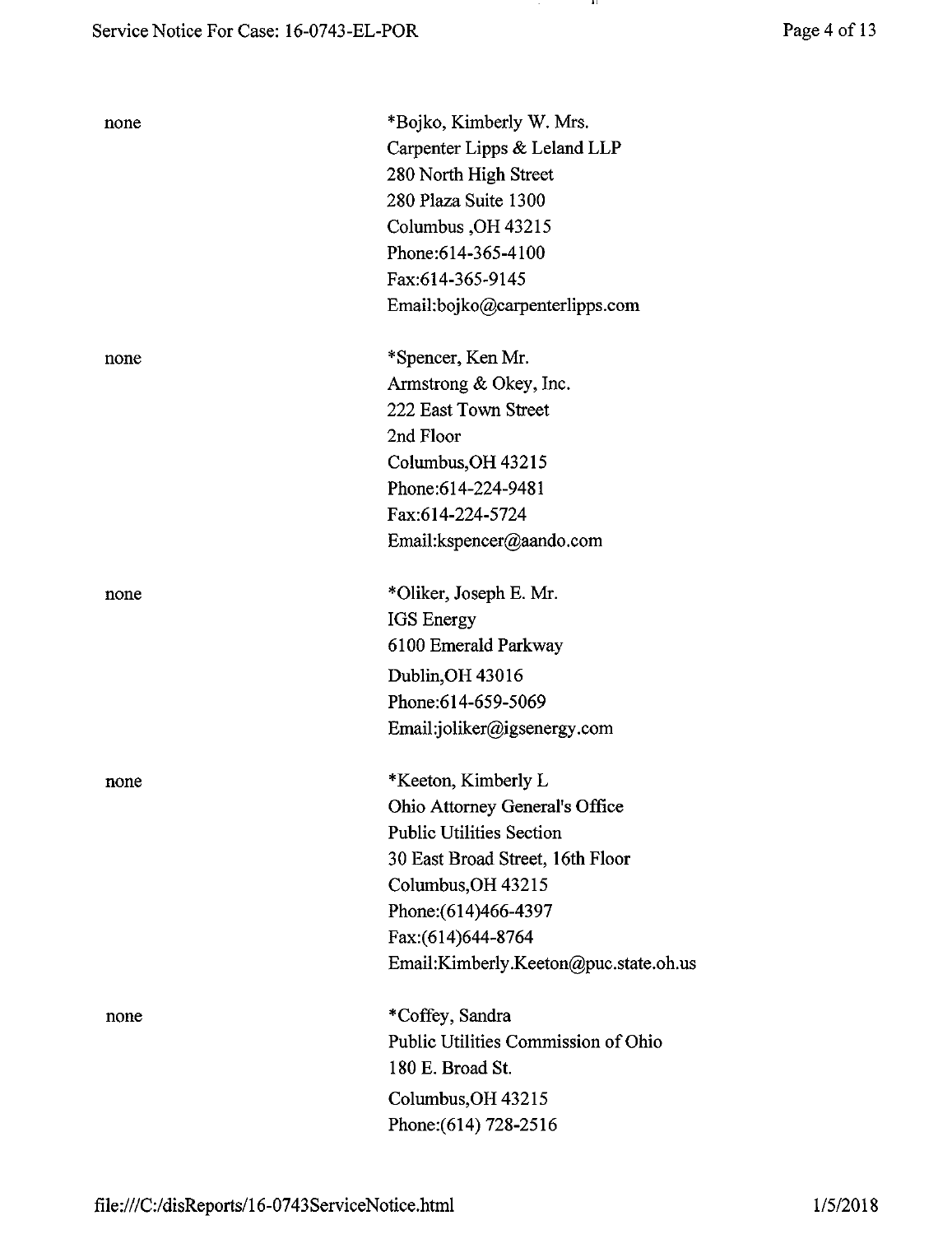-41.

|      | Fax:(614) 728-8373                         |
|------|--------------------------------------------|
|      | Email:Sandra.Coffey@puc.state.oh.us        |
| none | *Fleisher, Madeline                        |
|      | <b>Environmental Law and Policy Center</b> |
|      | 21 W. Broad St., 8th Floor                 |
|      | Columbus, OH 43215                         |
|      | Phone: 614-569-3827                        |
|      | Email:mfleisher@elpc.org                   |
| none | *Ostrowski, Erika Ms.                      |
|      | <b>FirstEnergy Service Company</b>         |
|      | 76 South Main Street                       |
|      | <b>Akron, OH 44308</b>                     |
|      | Phone: 330-384-5803                        |
|      | Fax:330-384-3875                           |
|      | Email:eostrowski@firstenergycorp.com       |
| none | *Dunn-Lucco, Carrie M Ms.                  |
|      | <b>FirstEnergy Service Company</b>         |
|      | 76 Main Street S                           |
|      | <b>Akron, OH 44308</b>                     |
|      | Phone: 330-761-2352                        |
|      | Fax:330-384-3875                           |
|      | Email:cdunn@firstenergycorp.com            |
| none | *Bingham, Deb J. Ms.                       |
|      | Office of the Ohio Consumers' Counsel      |
|      | 65 East State Street                       |
|      | 7th Floor                                  |
|      | Columbus, OH 43215-4203                    |
|      | Phone: 614-466-1311                        |
|      | Fax:614-466-9475                           |
|      | Email:bingham@occ.state.oh.us              |
| none | PAUL WHITFIELD, ANGELA M                   |
|      | <b>CARPENTER LIPPS &amp; LELAND LLP</b>    |
|      | 280 PLAZA SUITE 1300                       |
|      | <b>280 NORTH HIGH STREET</b>               |
|      | COLUMBUS, OH 43215                         |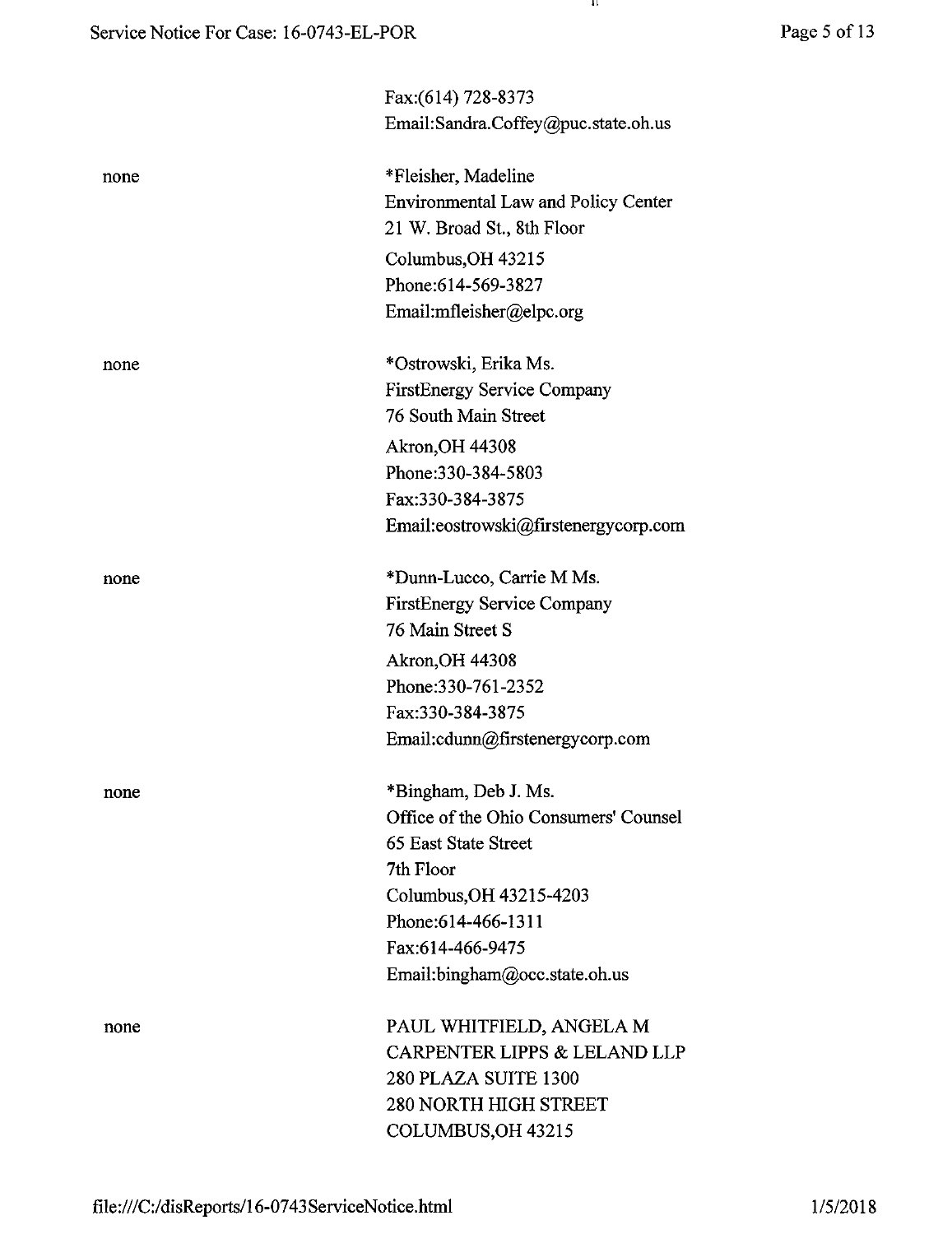none

e \*Sechler, Joel E Mr. Carpenter Lipps & Leland LLP 280 Plaza 280 N. High St Ste 1300 Columbus,OH 43215 Phone: (614) 365-4100 Fax:(614)365-9145 Email:sechler@carpenterlipps.com

-11

none \*Kolich, Kathy J Ms. Kathy J. Kolich, Attorney at Law 1521 Hightower Drive Uniontown, OH 44685 Phone:330-316-2378 Fax:330-384-3875 Email:kjklaw@yahoo.com

> \*Smith, Cheryl A Ms. Carpenter Lipps & Leland 280 N. High Street Suite 1300 Columbus,OH 43081 Phone:614-365-4100 Fax:614-365-9145 Email:smith@carpenterlipps.com

none \*Hight, Debra Public Utilities Commission of Ohio 180 E. Broad Street Columbus,OH 43231 Phone:614-466-0469 Email:Debra.Hight@puc.state.oh.us

none \*Leach-Payne, Vicki L. Ms. McNees Wallace & Nurick LLC 21 E. State St., 17th Floor Columbus,OH 43215 Phone:614-719-2847 Fax:614-469-4653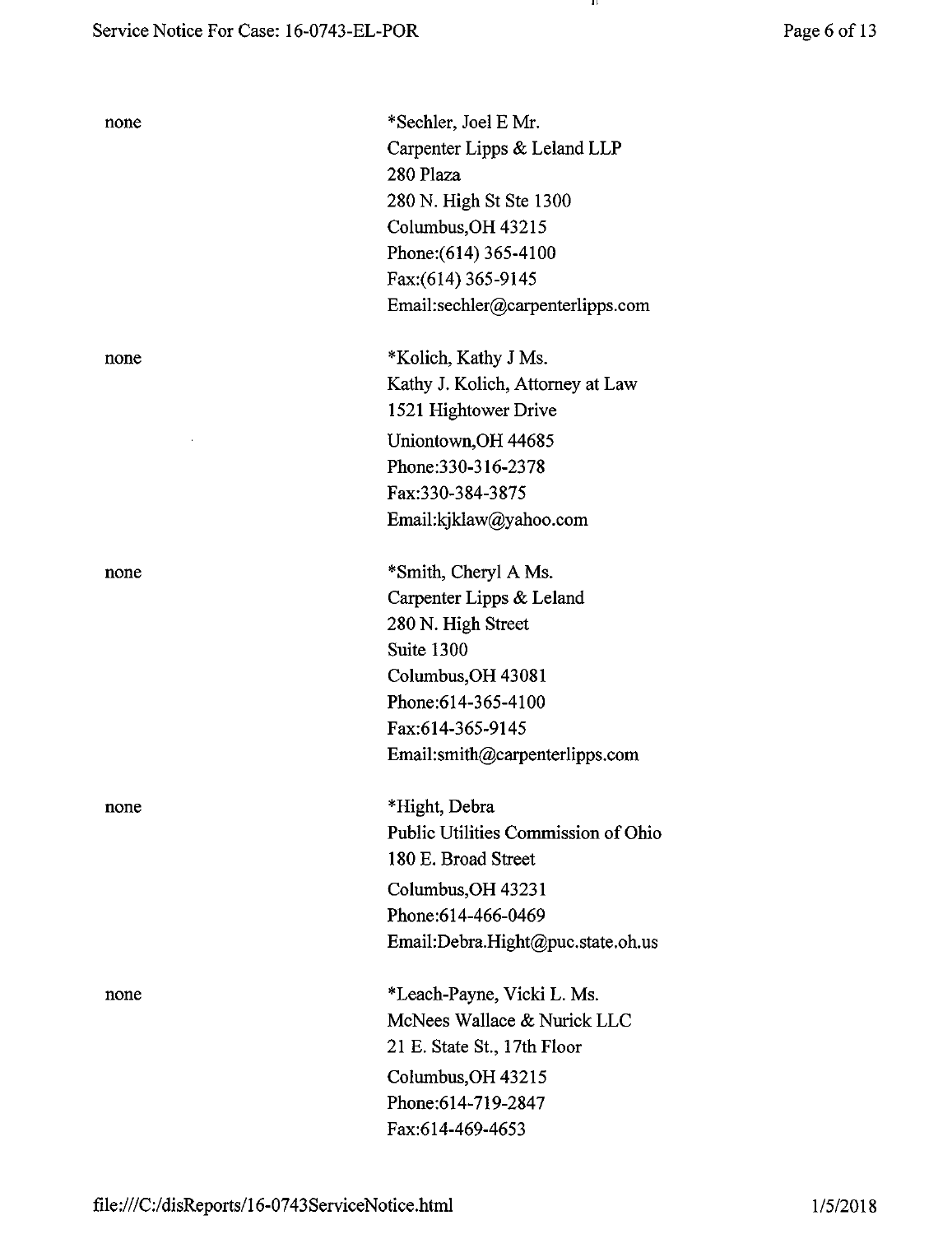| none | *Gladman, Michael R.            |
|------|---------------------------------|
|      | Jones Day                       |
|      | 325 John H. McConnell Blvd.     |
|      | Suite 600                       |
|      | Columbus, OH 43215              |
|      | Phone: 614-281-3865             |
|      | Fax:614-461-4198                |
|      | Email:mrgladman@jonesday.com    |
| none | *Gladman, Michael R.            |
|      | Jones Day                       |
|      | 325 John H. McConnell Blvd.     |
|      | Suite 600                       |
|      | Columbus, OH 43215              |
|      | Phone: 614-281-3865             |
|      | Fax:614-461-4198                |
|      | Email:mrgladman@jonesday.com    |
| none | *Chapman, Tara L Ms.            |
|      | <b>IGS</b> Energy               |
|      | 6100 Emerald Parkway            |
|      | Dublin, OH 43017                |
|      | Phone: (614) 659-5058           |
|      | Fax:855-726-3542                |
|      | Email:tchapman@igsenergy.com    |
| none | *Allwein, Christopher J. Mr.    |
|      | Kegler Brown Hill & Ritter, LPA |
|      | 65 East State Street            |
|      | Suite 1800                      |
|      | Columbus, OH 43215              |
|      | Phone: (614) 462-5400           |
|      | Fax:614-464-2634                |
|      | Email:callwein@keglerbrown.com  |
| none | *Dougherty, Trent A Mr.         |
|      | Ohio Environmental Council      |
|      | 1145 Chesapeake Ave             |
|      |                                 |

Email:vleach-payne@mwncmh.com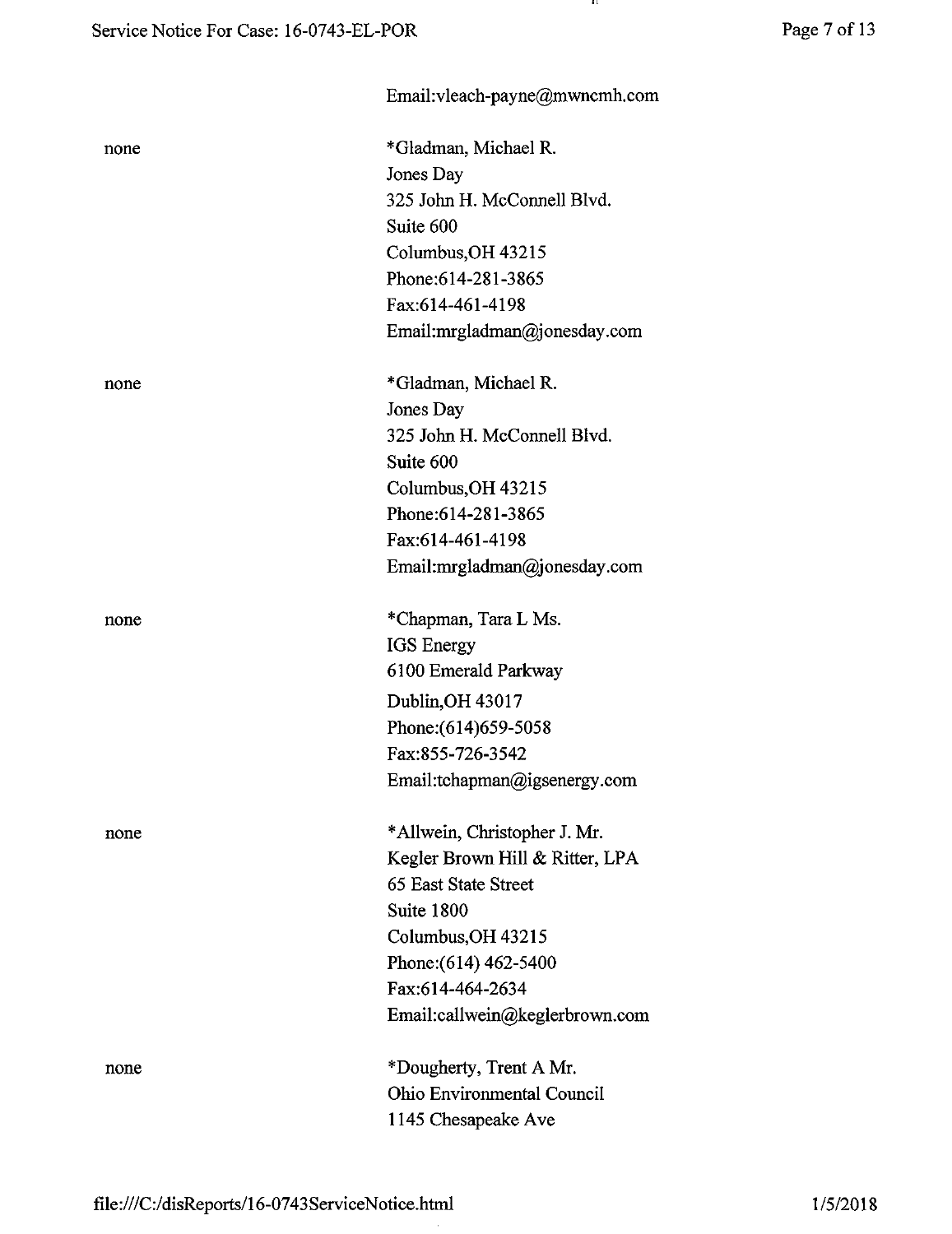|      | Suite I                           |
|------|-----------------------------------|
|      | Columbus, OH 43212                |
|      | Phone: 614-487-7506               |
|      | Fax:614-487-7510                  |
|      | Email:trent@theoec.org            |
| none | *Gaunder, Debra A                 |
|      | Carpenter Lipps & Leland LLP      |
|      | 280 N High Street, Suite 1300     |
|      | Columbus, OH 43215                |
|      | Phone: 614-300-4005               |
|      | Fax:614-365-9145                  |
|      | Email:gaunder@carpenterlipps.com  |
| none | *Mooney, Colleen L                |
|      | <b>OPAE</b>                       |
|      | PO Box 12451                      |
|      | Columbus, OH 43212-2451           |
|      | Phone: 614-488-5739               |
|      | Email:cmooney@ohiopartners.org    |
| none | *Dove, Robert Mr.                 |
|      | The Law Office of Robert Dove     |
|      | PO Box 13442                      |
|      | Columbus, OH 43213                |
|      | Phone: (614) 286-4183             |
|      | Email:rdove@attorneydove.com      |
| none | *Williams, Samantha               |
|      | Natural Resources Defense Council |
|      | 20 N. Wacker Drive                |
|      | Ste 1600                          |
|      | Chicago, IL 60606                 |
|      | Phone: 415-533-2060               |
|      | Email:swilliams@nrdc.org          |
| none | <b>HEALEY, CHRISTOPHER</b>        |
|      | <b>OHIO CONSUMERS COUNSEL</b>     |
|      | <b>10 W BROAD STREET</b>          |
|      | 18TH FLOOR                        |
|      |                                   |

 $\mathbf{u}$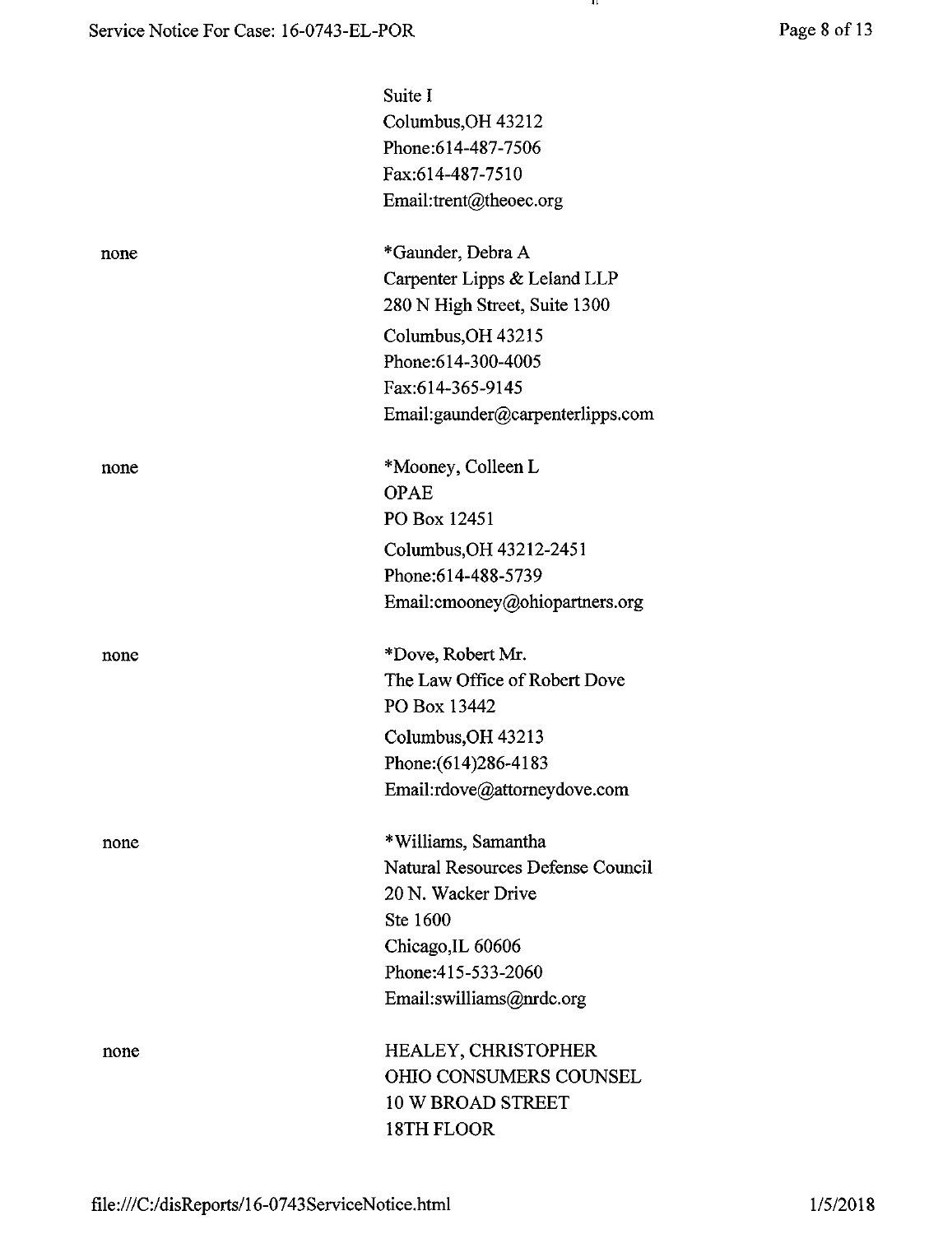$\sim 10^{-11}$ 

- 84 -

|      | COLUMBUS, OH 43215                    |
|------|---------------------------------------|
|      | Phone: 614-466-9571                   |
|      | Email:CHRISTOPHER.HEALEY@OCC.OHIO.GOV |
| none | *Leppla, Miranda R Ms.                |
|      | The Ohio Environmental Council        |
|      | 1145 Chesapeake Avenue                |
|      | Suite I                               |
|      | Columbus, OH 43212                    |
|      | Phone: (614) 487-7506                 |
|      | Fax:(614)487-7506                     |
|      | Email:mleppla@theoec.org              |
| none | KELTER, ROBERT ATTORNEY AT LAW        |
|      | ENVIRONMENTAL LAW & POLICY CENTER     |
|      | <b>35 EAST WACKER DRIVE</b>           |
|      | <b>SUITE 1600</b>                     |
|      | CHICAGO, IL 60601-2206                |
|      | Phone: 312-795-3734                   |
|      | Fax:312-795-3730                      |
|      | Email:RKELTER@ELPC.ORG                |
| none | *Brigner, Gina L Ms.                  |
|      | <b>Ohio Consumers' Counsel</b>        |
|      | 10 W. Broad, 18th Floor               |
|      | Columbus, OH 43215                    |
|      | Phone:614-644-0684                    |
|      | Fax:614-466-9475                      |
|      | Email:brigner@occ.state.oh.us         |
| none | *Miller, Vesta R                      |
|      | Public Utilities Commission of Ohio   |
|      | 180 East Broad Street                 |
|      | Columbus, OH 43215                    |
|      | Phone: 614-466-7702                   |
|      | Email:Vesta.Miller@puc.state.oh.us    |
| none | *Scott, Tonnetta Ms.                  |
|      | <b>Ohio Attorney General</b>          |
|      | 30 East Broad Street                  |

 $\sim$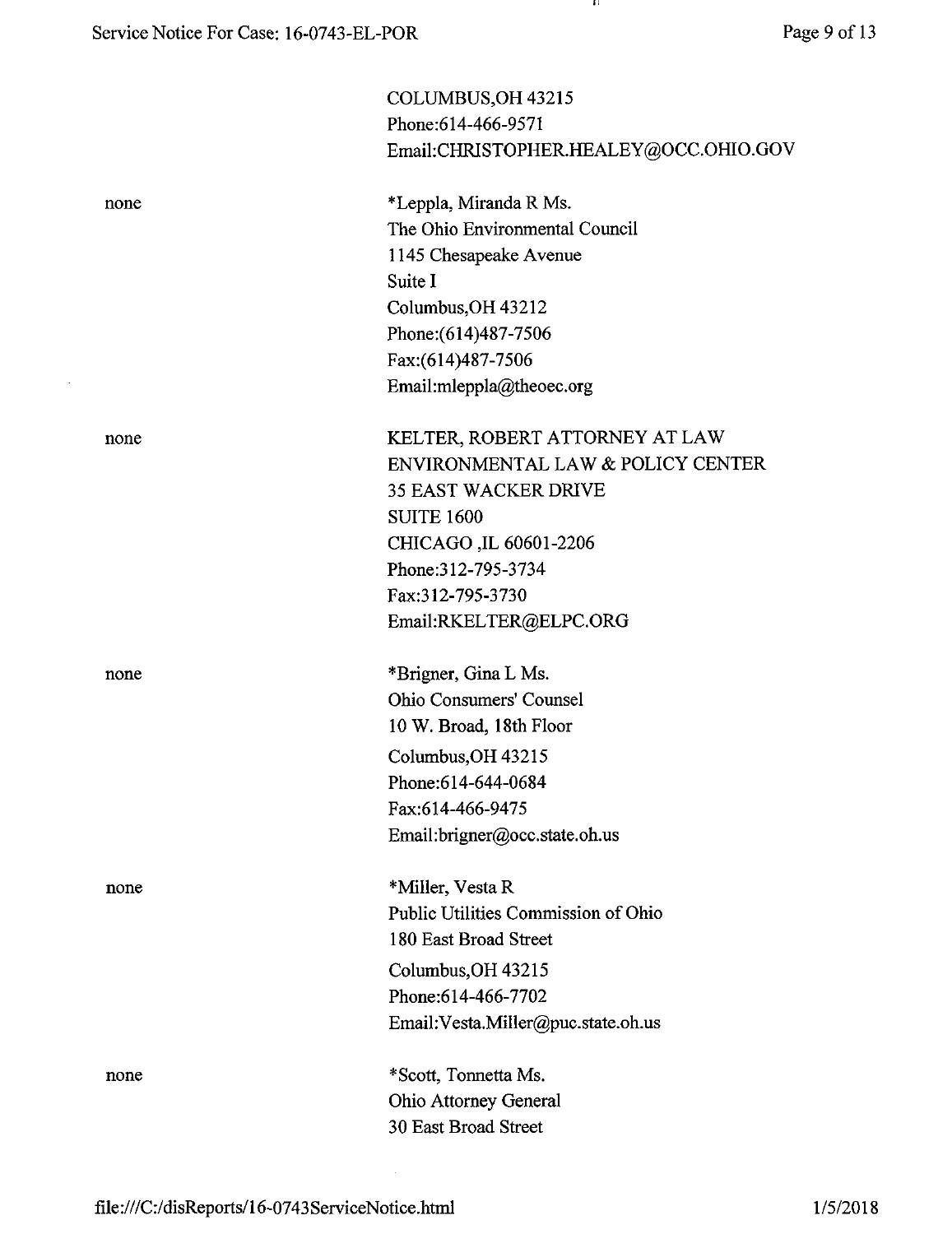|      | Columbus, OH 43215<br>Phone: (614)466-4395<br>Fax:(614)466-4395<br>Email:tonnetta.scott@ohioattorneygeneral.gov           |
|------|---------------------------------------------------------------------------------------------------------------------------|
| none | *Bojko, Kimberly W. Mrs.<br>Carpenter Lipps & Leland LLP<br>280 North High Street<br>280 Plaza Suite 1300                 |
|      | Columbus, OH 43215<br>Phone: 614-365-4100<br>Fax:614-365-9145<br>Email:bojko@carpenterlipps.com                           |
| none | OSTROWSKI, ERIKA<br><b>FIRSTENERGY SERVICE CO</b><br>76 S MAIN ST<br>AKRON, OH 44308<br>Phone: 330-761-2532               |
| none | *Oliker, Joseph E. Mr.<br>IGS Energy<br>6100 Emerald Parkway                                                              |
|      | Dublin, OH 43016<br>Phone: 614-659-5069<br>Email:joliker@igsenergy.com                                                    |
| none | *Coffey, Sandra<br>Public Utilities Commission of Ohio<br>180 E. Broad St.<br>Columbus, OH 43215<br>Phone: (614) 728-2516 |
|      | Fax:(614) 728-8373<br>Email:Sandra.Coffey@puc.state.oh.us                                                                 |
| none | *Kelter, Robert Mr.<br>Environmental Law & Policy Center<br>35 East Wacker Drive, Suite 1600                              |
|      | Chicago, IL 60601<br>Phone: 312-795-3734                                                                                  |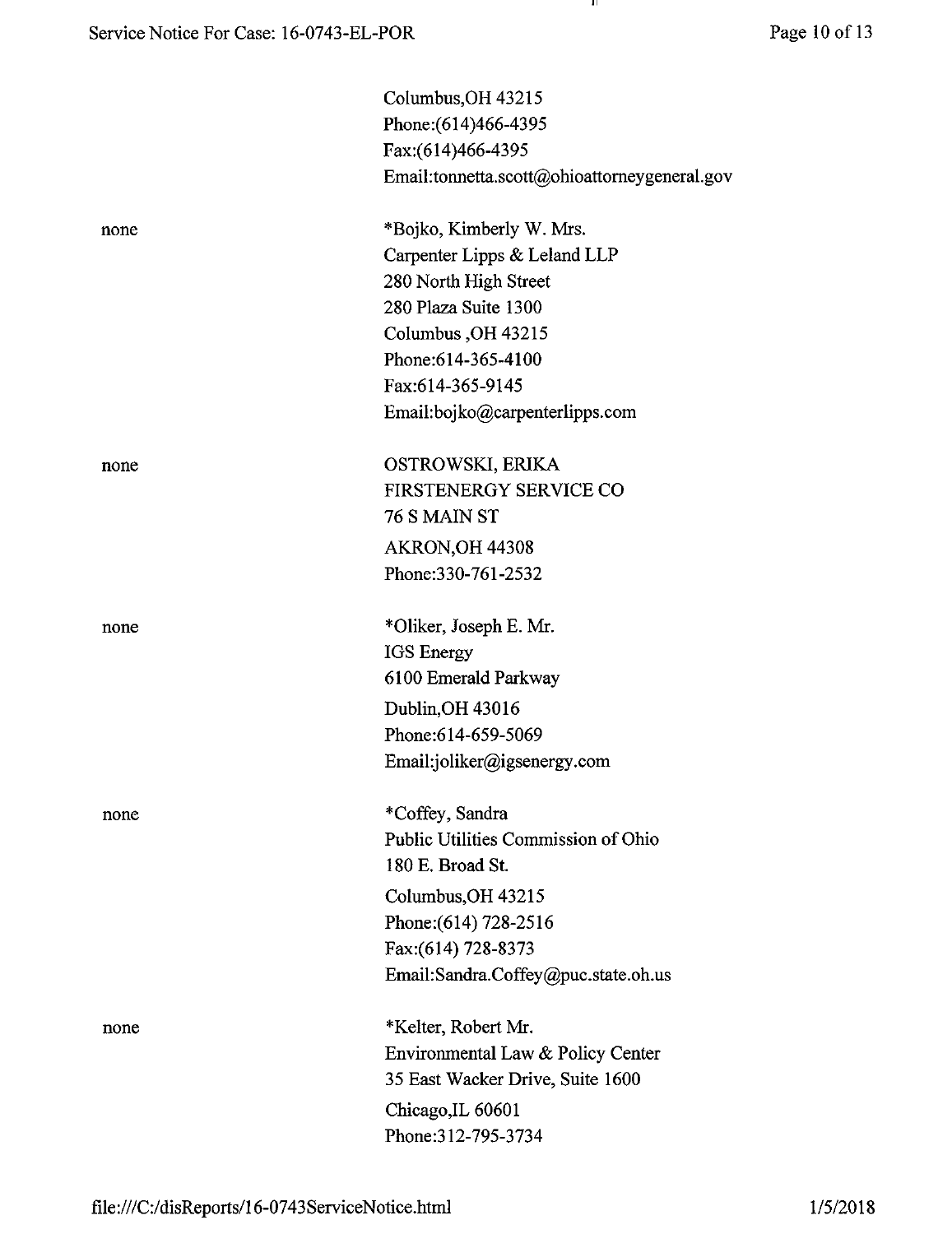-99

|      | Fax:312-795-3730                           |
|------|--------------------------------------------|
|      | Email:rkelter@elpc.org                     |
| none | *Fleisher, Madeline                        |
|      | <b>Environmental Law and Policy Center</b> |
|      | 21 W. Broad St., 8th Floor                 |
|      | Columbus, OH 43215                         |
|      | Phone:614-569-3827                         |
|      | Email:mfleisher@elpc.org                   |
| none | *Perko, James D Mr.                        |
|      | Carpenter Lipps & Leland                   |
|      | 280 Plaza, Suite 1300                      |
|      | 280 North Hight St.                        |
|      | Columbus, OH 43215                         |
|      | Phone: 614-365-4110                        |
|      | Fax:614-365-9145                           |
|      | Email:perko@carpenterlipps.com             |
| none | *Dunn-Lucco, Carrie M Ms.                  |
|      | <b>FirstEnergy Service Company</b>         |
|      | 76 Main Street S                           |
|      | <b>Akron, OH 44308</b>                     |
|      | Phone: 330-761-2352                        |
|      | Fax:330-384-3875                           |
|      | Email:cdunn@firstenergycorp.com            |
|      |                                            |
|      |                                            |
|      |                                            |

| <b>PARTY OF RECORD</b>                                                       | <b>INTERVENOR</b> | <b>ATTORNEY</b> |
|------------------------------------------------------------------------------|-------------------|-----------------|
| ENVIRONMENTAL DEFENSE FUND<br>JOHN FINNIGAN<br><b>128 WINDING BROOK LANE</b> | <b>NONE</b>       |                 |
| TERRACE PARK, OH 45174<br>Phone: 513-226-9558                                |                   |                 |
| ENVIRONMENTAL LAW & POLICY<br><b>CENTER</b>                                  | <b>NONE</b>       |                 |
| <b>21 WEST BROAD STREET</b>                                                  |                   |                 |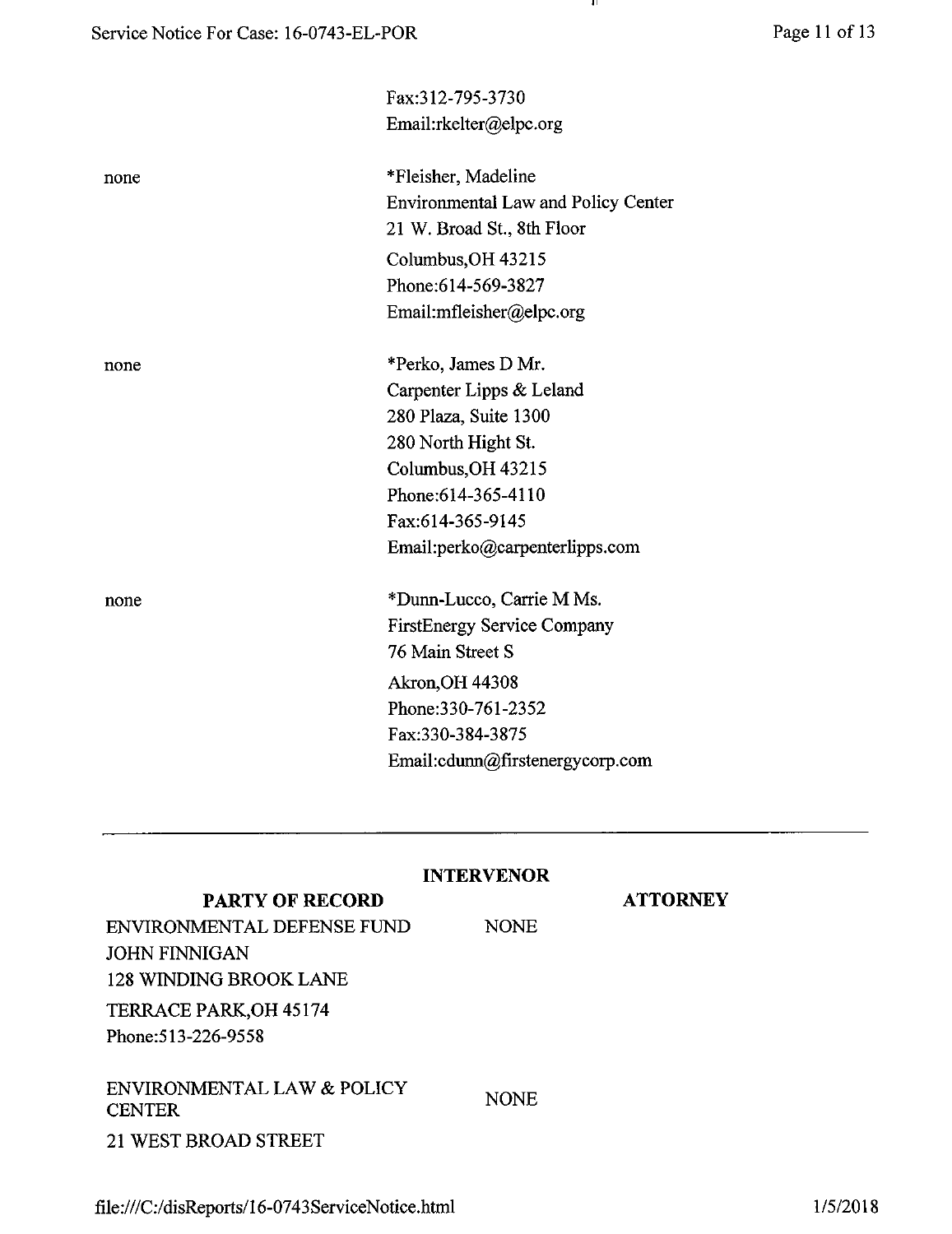| <b>SUITE 800</b><br>COLUMBUS, OH 43215-4189<br>Phone:614-488-3301 |
|-------------------------------------------------------------------|
| <b>INDUSTRIAL ENERGY USERS OF OHIO</b><br>SAMUEL C RANDAZZO       |
| MCNEES WALLACE & NURICK LLC FIFTH<br><b>THIRD CENTER</b>          |
| 21 EAST STATE ST 17TH FLOOR                                       |

COLUMBUS,OH 43215 Phone:(614) 469-8000

Email:sam@mwncmh.com

NONE

NONE

\*Pritchard, Matthew R. Mr. McNees Wallace & Nurick

. .

21 East State Street #1700

Email:mpritchard@mwncmh.com

Columbus,OH 43215 Phone:614-469-8000 Fax:614-469-4653

OHIO ENVIRONMENTAL COUNCIL 1145 CHESAPEAKE AVE STEI COLUMBUS,OH 43212-2286 Phone:(614) 487-7506 Fax:(614) 487-7510

OHIO HOSPITAL ASSOCIATION BRICKER & ECKLER LLP 100 SOUTH THIRD STREET COLUMBUS,OH 43215-4291 Phone:614-227-2300 Fax:614-227-2390 Email:INFO@BRICKER.COM

OHIO MANUFACTURERS' ASSOCIATION 33 N HIGH STREET COLUMBUS,OH 43215 Phone:(614) 224-5111 Fax:(614) 224-1012 Email:OMA@OHIOMFG.COM NONE

OHIO PARTNERS FOR AFFORDABLE ENERGY COLLEEN L. MOONEY P.O. BOX 1793 NONE

file:///C:/disReports/16-0743ServiceNotice.html 1/5/2018